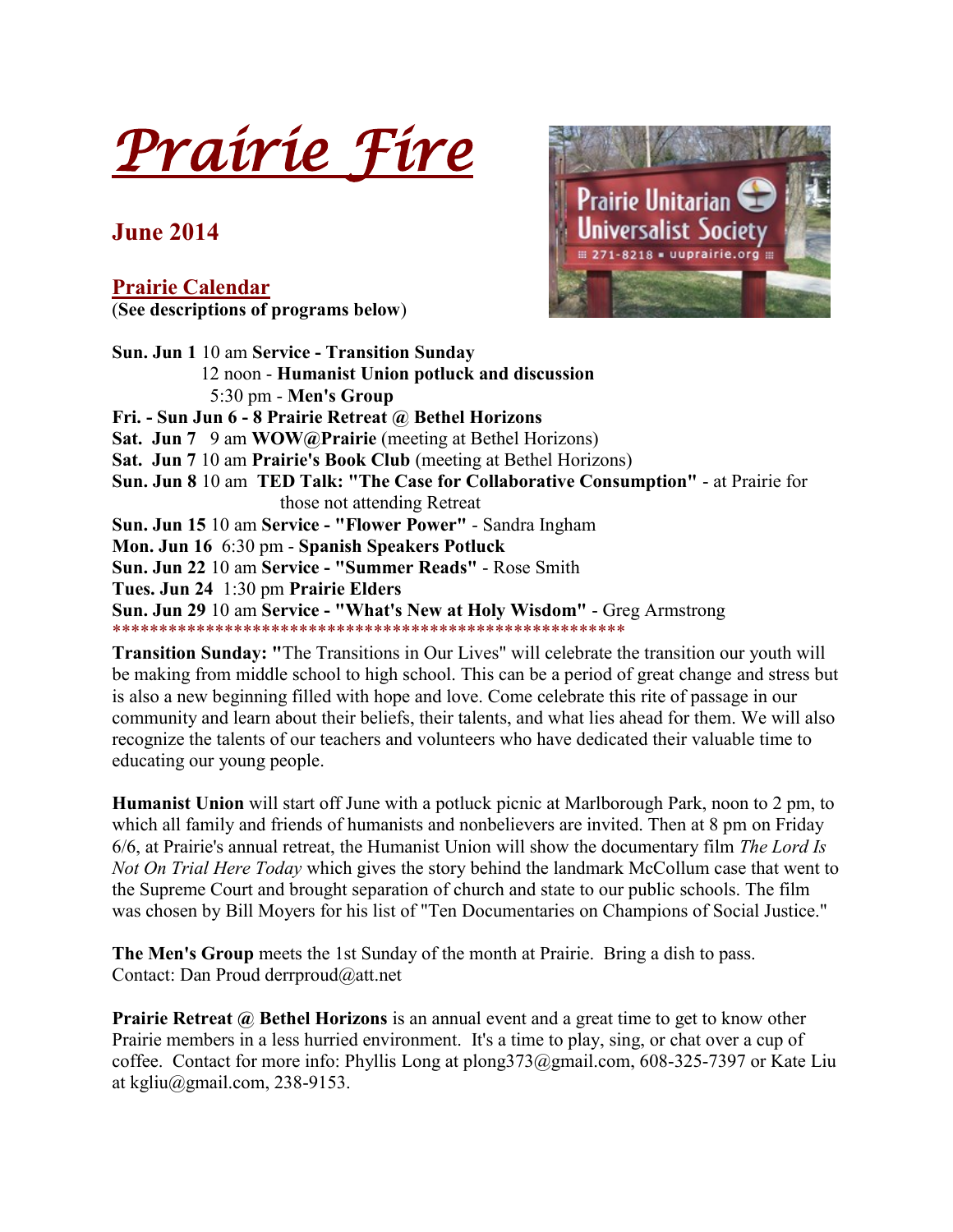**Alternate June 8 - Coffee, Pastries and Ted Talk** - "The Case for Collaborative Consumption" by Rachel Botsman - For those of you who are not staying overnight at the retreat and are not early enough risers to make it to the Key Log Ceremony at Bethel Horizons, come view the Ted Talk, and join the conversation over coffee and pastries.

**WOW@Prairie** - Women of Wonder will meet during the retreat at Bethel Horizons.

**Prairie's Book Club** will discuss *The Light Between Oceans* by M.L. Stedman on June 7 at Prairie's Retreat. *The Light Between Oceans* is a novel of moral choices told in the meticulous records of a lighthouse keeper.

**"Flower Power":** What do you get when you take a strong, principled individual, place him in a complex, challenging and frightening period of history, and add some beauty, often in the form of flowers, for good measure? A story of joy, tragedy, humor, sadness, goodness and evil? Yes. A profile in courage? Yes. An important, enthralling piece of our Unitarian history? Most definitely. On this Sunday, I will explore the life and times of Norbert Fabian Capek, who was once the minister of the largest Unitarian church in the world. **PLEASE BRING A FLOWER!** You will find out why when you join me at Prairie on Sunday, June 15.

**Spanish Speakers Club** will meet at the home of Mary Somers, 4467 Crescent Rd. Please bring a dish to pass, if you can - everyone welcome! More info or to arrange a ride contact Rosemary Dorney 238-4382.

**"Summer Reads":** What book kept you up till dawn because you couldn't put it down? What book opened a new paradigm for you? It's that book you just have to share with everyone. Well here's your chance. It's time for Rose Smith's Annual Summer Reads. This is the DYI service where you share your favorite book title and author. A list will be published of all titles suggested, so you can get busy downloading them to your new Nook or Kindle.

**Prairie Elders** aims to provide good times and mutual support for Prairie UU Members and Friends over 65 and UUs living at the facility where we meet. The topic this month is "Camping: Does it Build Character? If Not, Why do People do It?". If convenient, bring your own beverage cup and a few snacks. Newcomers welcome. Nakoma Room, Heritage Oaks building, Oakwood Village West. Call for directions, parking or a ride. Rosemary Dorney (238- 4382) or Donna Murdoch (238-3802).

**"What's New at Holy Wisdom":** At our regular meeting time and place, Greg Armstrong will be sharing the latest on the LEED's Silver building and prairie restoration at Holy Wisdom. After the service, at 12:30 pm, we will have a field trip and potluck lunch at Holy Wisdom. Please bring a dish to pass and your table service (plates, flatware and cups) for everyone in your party.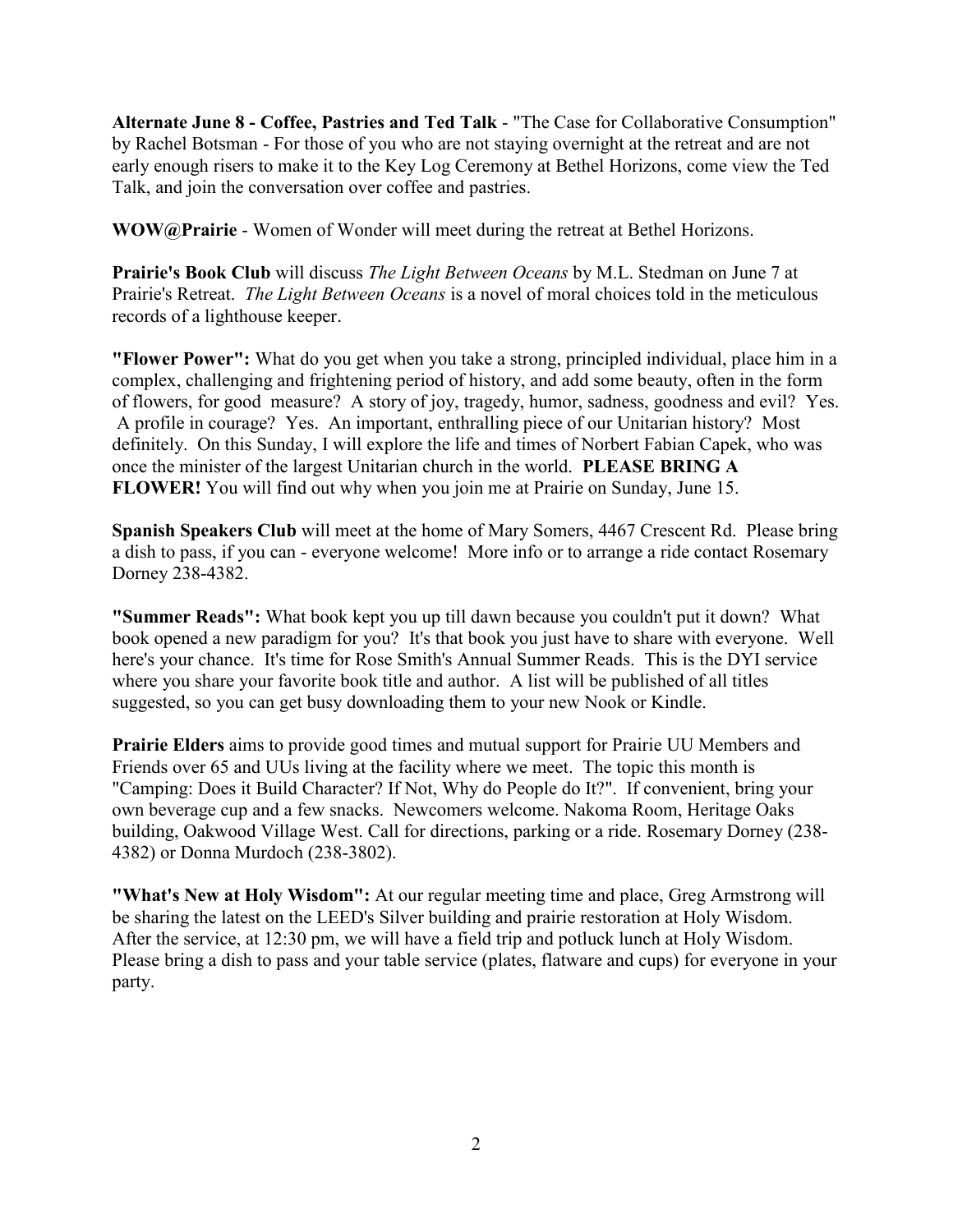### **Prairie News**

**Roy Zimmerman Concert:** A small, but enthusiastic audience was entertained by musical satirist Roy Zimmerman at the Meeting House on May 10. Thanks to Bill Parmenter for coming early to set up the sound and tending the mixing board and to Anne Urbanski for collecting money at the door. Photos of the concert at Prairie are posted in the left column of our Twitter site at [https://twitter.com/uuprairie.](https://twitter.com/uuprairie)

**2014 auction offerings** are still available. A list is on the bulletin board in the foyer. Examples are dinners, outdoor activities, pesto and dog treats. Please check out the list and let the PUU administrator or Kathy Converse know if you are interested as soon as possible.

**Interfaith Hospitality Network Week is June 8 - 15:** One of Prairie's social action commitments is being a buddy church for Midvale Lutheran as they house homeless families as part of the Interfaith Hospitality Network Shelter Program, which is part of The Road Home. Please consider volunteering to serve dinner or various other jobs to help Prairie honor its commitment to this wonderful organization. You can call Erin Bosch for more information about IHN (238-6285), or you can go to the Midvale Lutheran website for a description of the volunteer jobs and to sign up: [The Road Home | Midvale Community Lutheran Church |](http://www.midvalelutheran.org/share/our-community/road-home)  [Madison, WI](http://www.midvalelutheran.org/share/our-community/road-home)

**Committee on Ministry:** As mentioned in the May edition of this newsletter, Prairie has a Committee on Ministry (COM). This committee advocates for and supports the minister. The COM is designed to provide feedback to our minister and to help her communicate with the Executive Board and with the congregation as a whole when needed. Ideally, anyone who has feedback for the minister (what we might call the "c's" -- compliment, complaint, constructive criticism, concern) should give that feedback directly to the minister. But, as we all know, sometimes people have difficulty with one-on-ones of this sort. Because we have the COM, people can use that committee to voice their opinions if they feel too uncomfortable to simply talk to the minister. We do ask that there be no anonymous feedback. The members of the Committee on Ministry are Heidi Hughes, Kate Liu, Rick Ruecking, and Rev. Sandy.

**SAVE THE DATE: Sunday, July 27**, Prairie will have a shared service with the Free Congregation of Sauk City. **NOTE:** The service will be held in Sauk City and will be primarily lay led. The theme is "I believe what I believe because.... These beliefs were shaped by.... (people and/or events) in my life." We are looking for 3-4 persons from each congregation to share their stories about their beliefs and tell us where they would place themselves on a "belief scale" (agnostic, atheist, Christian, Buddhist, Jewish, pagan, humanist, ??) and why they would place themselves there and how they arrived at these beliefs because of people and events that shaped their lives. Please talk to Rev. Sandy or Penny Eiler if you are interested in being part of the storytelling.

**Make Music Madison** is an annual one-day citywide, free, outdoor music festival to be held on the Summer Solstice, June 21. The goal is to generate a continuous wall of music as people walk around participating spaces. Prairie, along with the Dunn's Marsh Neighborhood Association, are providing a venue for the neighborhood. Music starts at noon and continues until about 8:00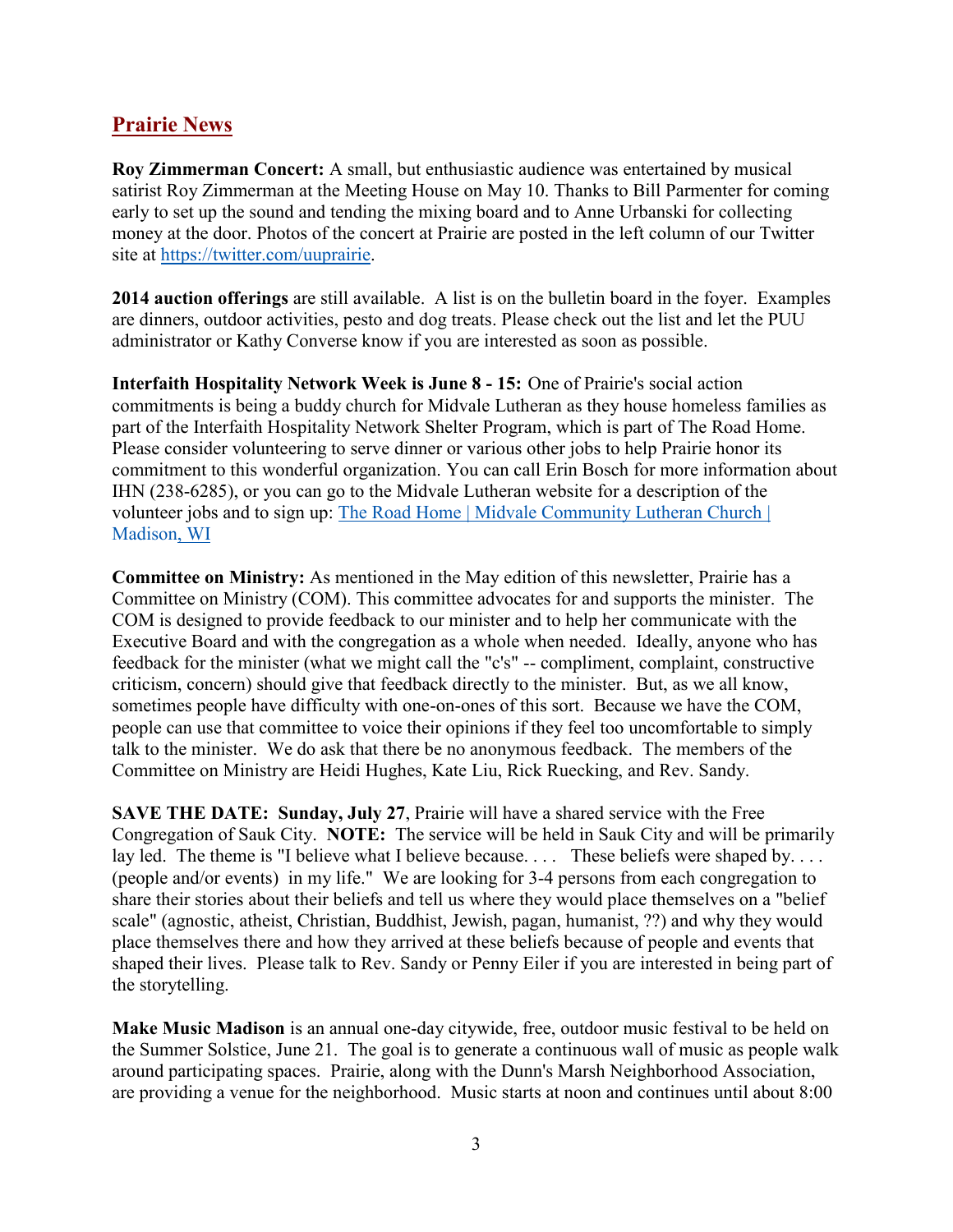in the evening. Stop by and enjoy the music! Bring your own snacks and a lawn chair. Don't forget the sunscreen! You can find more information at [www.makemusicmadison.org.](http://www.makemusicmadison.org/)

**Rev. Sandy** will be in Providence, RI, from June 23-30 for our annual General Assembly and UUMA (Unitarian Universalist Ministers Association) meeting. As always, she will be available via email or phone while she is gone.

**July 6 service:** It's quite a while until our July 6 service that will focus on the Fourth of July holiday, but here's a preview. It will be a musical program of patriotic songs. After each one or two songs, you, the congregation will have a chance to share the feelings and images that came to you as you sang or listened. As usual, there will be different responses. Expect to learn more about our complicated feelings about this holiday and the music connected to it.

# **Message from the President**

#### **~ Barb Park**

This is my last article for the Prairie Fire as President of Prairie. I thought we would look back at what we have accomplished as a community during the past four years. During my first year, my goal was community building. We had just come through some difficult times and needed to reconnect with one another. That was the beginning of Soup Sundays – an instant hit! We also played together during a New Years Party and Wine and Cheese tasting among other events. Rebecca Malke proved to be a wiz at organizing social events! She came up with the idea of opening the church to the neighborhood at Halloween. The families return now every year with their kids who are hoping that Penny Eiler will be there making balloon animals.

During the second year we had a much more serious purpose – restructuring our governance. I'm sure everyone was sick of attending meetings, but in the end we had a new set of by-laws. Everyone contributed their ideas, but it would not have happened without Rachel Long guiding our discussions and Al Nettleton's behind the scenes work making all of the revisions as new ideas were proposed.

I thought we were out of the woods for my third year and could coast but - no. The house next door became available for purchase. Back to meetings for everyone. Did we want to stay put, at least for 10 years? That was the first question to be answered. Through that discussion we came to the realization that we have become the anchor of the Dunn's Marsh neighborhood and that is an important role. So, stay. That decision made, the next task was raising funds. Mary Mullen and Patty Stockdale stepped up as fundraisers extraordinaire and kept us on track to raise enough money to buy the house outright when added to the money in our Growth Fund. Thanks to everyone's generosity, we met our goal and closed on the house at 2006 Whenona Dr. on July 1, 2013.

Now this year, our project has been to work on transforming the house into a building that will meet the needs of our community. Dirk Herr-Hoyman was very qualified to shepherd this effort and agreed to head the committee. The group selected Todd Barnett as our architect and Scott Krupp from Mascott Brothers as our builder. After much struggle and discussion, the committee finally came up with a plan to offer to the congregation and the plan and funds were approved at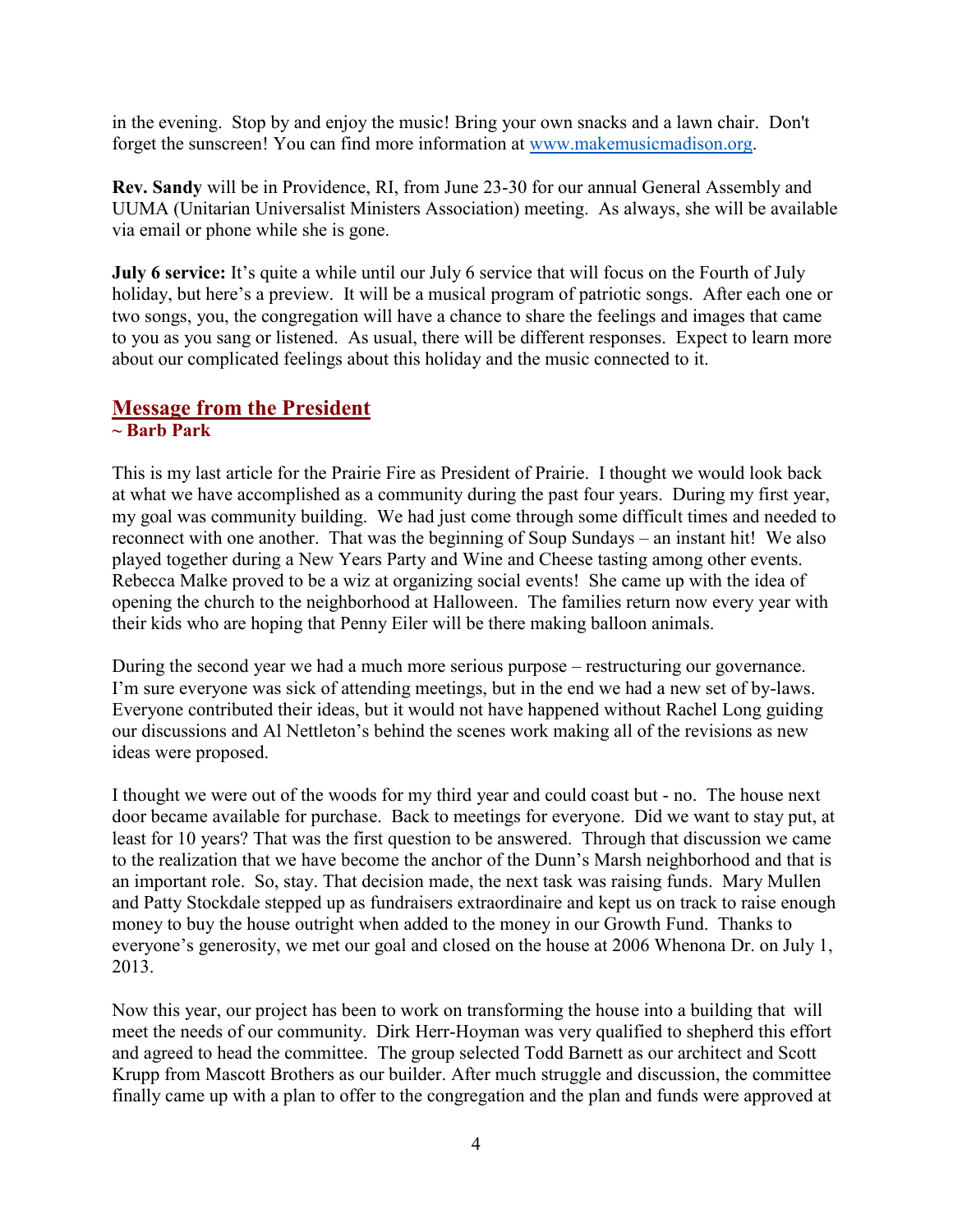a Parish Meeting on April 27. Dirk is so busy at work he felt this was the right time to turn the reigns over to someone else, so Tom Robinson has taken over his role and will oversee the work. So now it is full steam ahead!

Gary Gates will be stepping into the role of President. I know that everyone will give him the same wonderful support that you all have given me over the past four years. We have accomplished a great deal together and I'm sure we will continue to grow as a community. Thank you all!

### **Musings from the Minister**

#### **~ Reverend Sandra Ingham**

What comes to mind when you hear the word conflict? Do you want to run away? Do you feel your "hackles rising"? Do you go into defensive mode? Do you clam up, shut down? How do you handle conflict at work or within groups to which you belong? How do you handle conflict within your family? How was conflict handled when you were growing up? However you experienced conflict in your family of origin is important because this is most likely still the way you approach conflict situations.

In a moment of either weakness or insight, I voluntarily and willingly signed up for a weeklong workshop in conflict management. Thus it was that I found myself in Minneapolis two weeks ago for a Mediation Skills Training Institute sponsored by the Lombard Mennonite Peace Center. The week was intensive, exhausting, full of excellent material and seemingly endless roleplaying exercises. At times, I felt as if I were being asked to do a semester's worth of work in one week.

It will take me awhile to "unpack" this experience, as well as to get through my extensive notes and the manual that we worked from during the week. My goal is to put as much as possible of what I learned into practice. For this to happen, I will need your help (the operative word being practice). I am far from being a skilled mediator, so with your knowledge and permission, I would like to practice on you in the weeks and months to come.

What, you say? We have conflicts at Prairie? Of course we do. And that's not a bad thing because conflict is everywhere. We can't change that. What we can change is our attitude toward conflict. The challenges are to: manage it well; keep it from destroying relationships; use it to help us communicate better; prevent it from ruining our infrastructure; not let it keep us from doing the work of the world,

I want us to become comfortable with and welcoming of conflict. I want us to view conflict as an opportunity for growth and for getting to know each other better. I want us to see conflict as a tool for spiritual growth and practice and for community building. What I relearned at the institute.... The three things necessary for us to reach these goals are: good listening skills; respect, and trust. This is going to be an exciting, challenging, even fun journey for us all! Happy Summer!